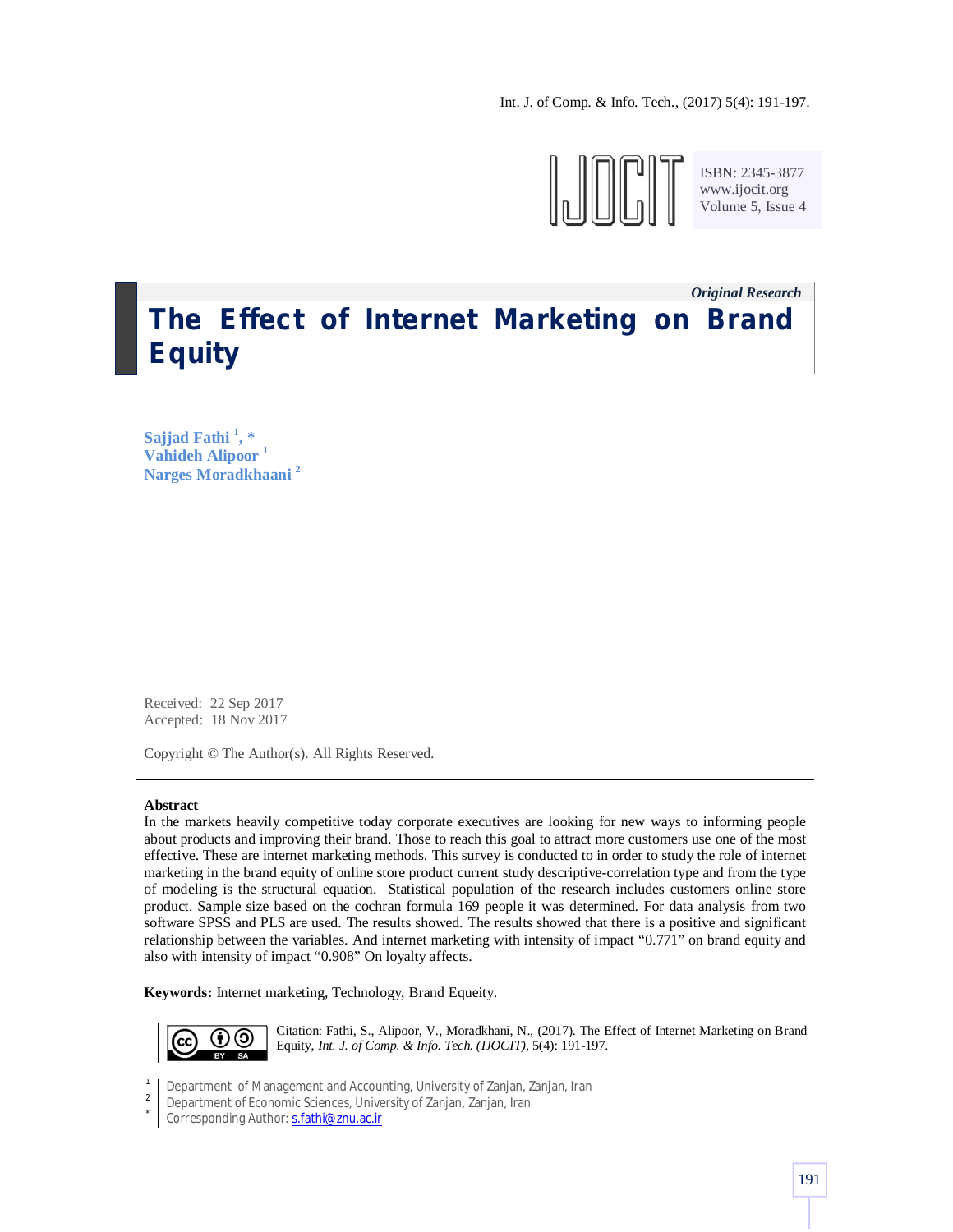# **1. Introduction**

Nowadays use of Internet is a part of nearly every day for private and occupational purposes by its users [1]. Increasing global competition has placed great stress on many companies and different brands, especially manufacturing industries. In earlier times, the demand for various products was always greater than the supply, so manufacturing companies only had to focus, in general, on increasing their production efficiency. However, after decades of technological advances that have accelerated production processes, supplies are now often higher than the corresponding levels of demand, forcing the various brands that exist in given markets to compete for potential customers' attention [2]. In such circumstances, it is imperative that companies step ahead and use this opportunity to inform people about the benefits and features of their products [3, 4]. In the knowledge-based economy, value-creating activities of organizations do not rely solely on visible assets, but their abilities in the use of intangible assets, forms the basis of their value creation. One of the intangible assets of companies is their trademark Includes brand products and brand own company [5]. Over the past ten years, the internet as a global communication and exchange medium has witnessed unprecedented growth. Globally, the number of websites increased from 23,000 in 1995 to more than 55 million in 2005 [6]. The main challenge for many companies today is to manage, control and advance daily business activities and find leverage points to improve performance, particularly in terms of market-oriented activities that can be influenced by the internet [7]. The Internet is one of the most significant marketing tools in the global marketplace, offering enormous potential for export businesses [8]. The advent of the internet has made branding in that environment a more complex and dynamic challenge. Further, with the lack of sensory interaction online and fears over security, the creation of trust through the development of strong internet brands has become a critical context for marketers. Many online businesses are, therefore, searching for new internet brand strategies that might assist them in creating some distinctiveness while engaging their customers [9]. Internet marketing has been generally defined as the use of internet technologies to achieve marketing objectives [10, 11]. Overall, the internet continues to offer endless marketing opportunities, which enhances expectations that most organizations will have high levels of involvement in Internet marketing [12]. One of the most important marketing concepts today widely by researchers marketing is examined brand equity that strategic role and its important In managerial decisions and create competitive advantage for organizations and their customers It originates. With regard to the cases cited in this study, to review the role of internet marketing Brand equity of companies [13].

### **2. Literature Review**

#### **2.1 Brand equity**

The concept of branding has become widely accepted as one of the key purposes of marketing efforts over the past several decades [14]. The basic function of a branding strategy is to add value to a given product or service. In order to obtain strategic advantages by building, maintaining, and utilizing brands, the subject of brand equity has attracted the attention of academics and practitioners for decades [15]. Ultimately, brand equity can be used to summarize all of the various assets that are parts of a brand, to measure the performance of a brand in the past, and to predict the performance of a brand in the future [16]. Brand Equity is defined as the difference in consumer choice between the focal branded product and an unbranded product given the same level of product features [17]. Aaker (1991) defines brand equity as a "*set of brand assets and liabilities linked to a brand, its name and symbol that add to or subtract from the value provided by a product or service to a firm and/or to that firm's customers*". Brand equity can be defined both from consumer and firm based perspectives [18]. The consumer based aspect is mainly about consumer mind-set which can be described using constructs like attitudes, awareness, associations, attachments and loyalties [19]. Brand equity is a very important concept in the field of business and academic research because marketers can through successful brands to earn competitive advantage. they believe five important considerations in there is a definition of brand equity: First brand equity compared to any indicator other objective refers to customer perceptions; Second brand equity total value linked refers to a brand; Third overall value related to the brand is derived from the brand name and not from the physical aspects of the brand; Fourth brand equity not absolute advantage but advantage is relative; Finally brand equity positively over financial performance affects [20]. In the general sense brand equity from the perspective of marketing unique effects reliable brand defined [21]. Much of the literature has indicated that brand equity provides a strong platform for the introduction of new products, for differentiating a company from its competitors, and for protecting the given brand from competitive attacks. Keller [19, 21], further indicated that if consumers have greater knowledge of a specific brand, they will have more favorable reactions to the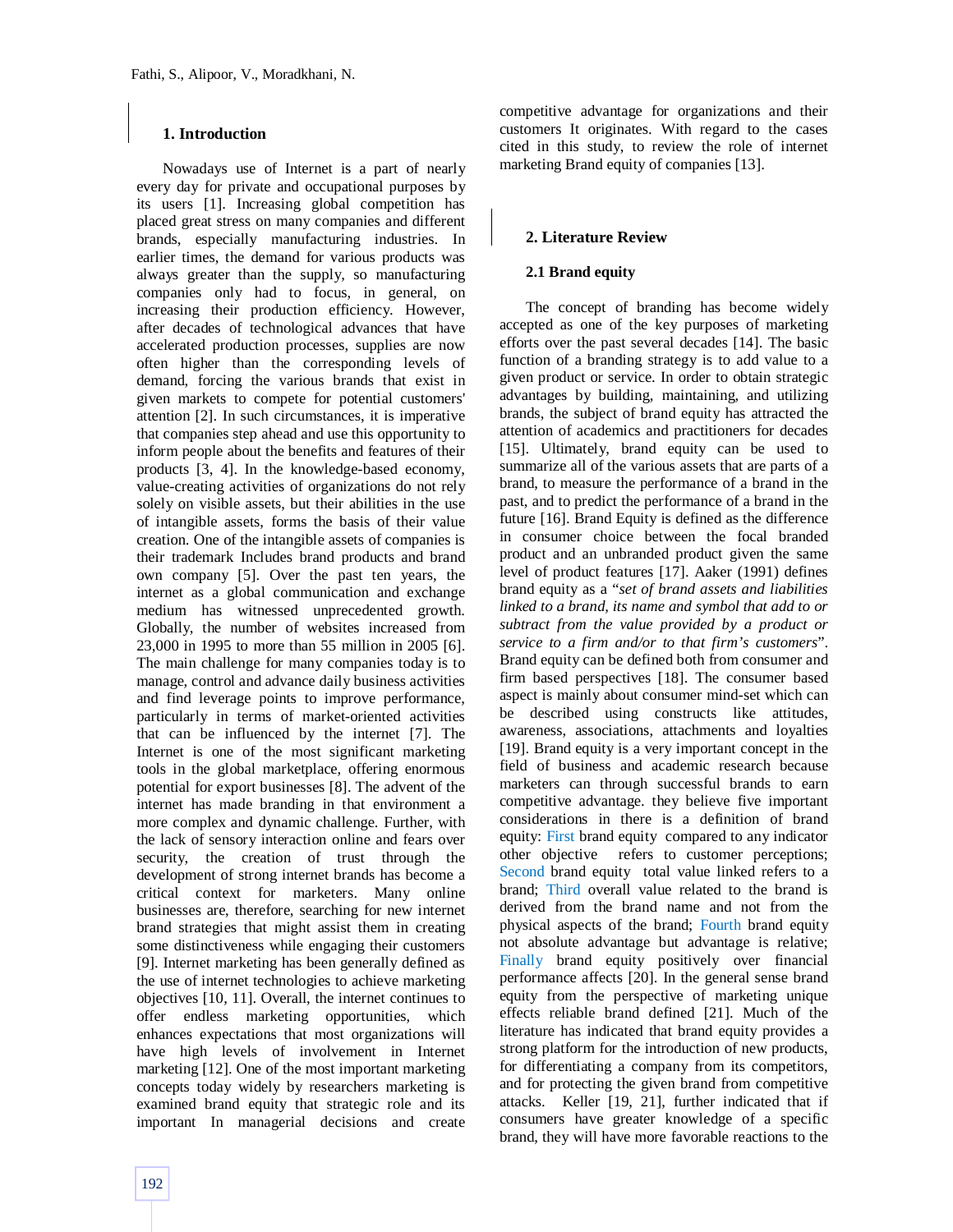elements of the marketing mix. Furthermore, as brand equity is created, customers tend to perceive the tangible and intangible features of a brand through various information sources. These perceptions will intensify the value or meaning of the brand to the consumers, and the brand equity will then influence consumer preferences and purchase intentions [22].

# **2.2. Brand awareness**

Brand awareness includes a hierarchy from one feelings are unknown that this brand due to this belief that in categories only one has been known [23]. Products brand awareness is an essential aspect of as well as the first step in building brand value [24]. It can be defined as the level of brand recall and familiarity when consumers make a choice of their preferred brand [21, 23, 22, 17], have identified different levels of such brand awareness. Stage one refers to a complete lack of awareness. At this stage, consumers do not know the brand or its name. Stage two stands for a level of brand recognition such that consumers can identify the brand but do not remember the brand's name. Stage three refers to brand recall; consumers can utter the brand's name after being reminded of it by others. Finally, consumers at the stage of high awareness, stage four, can make a connection between the brand and its products automatically that is without any reminders from others. Due to the fact that people usually choose to buy familiar products, such name awareness is very important to a product in terms of getting the product included into a consumer's buying consideration [25].

#### **2.3. Brand loyalty**

Brand loyalty indicative positive attitude than a brand and in the result of stability buy this brand is during the time [26]. Brand loyalty refers to the degree to which people are committed to a given brand as shown both by their inner attitudes reflected in lasting biases toward a specific brand, as well as by externally exhibited behaviors such as repeat purchases of a certain brand among several alternatives [27]. Aker (1991) brand loyalty as affiliation that customer has a brand defines. Brand loyalty that can a wide range of buyers always to buyers satisfied and those ones love this brand to the devotee's real conversion [23].

# **2.4. Brand association**

Brand association any mental association with the brand is not only there associations but has level of power is brand position based on reminders and how they are distinct Competitors [23]. The role of brand associations as an important element in brand equity management has been previously documented [22]. It is classified into three major categories, i.e., attributes, benefits, and attitudes [21, 22]. The attributes are features of a brand, in other words, they constitute what a consumer thinks the brand has to offer. The benefits are values associated with the features of the brand. The brand attitudes are consumers' overall evaluations of the brand. As a whole, the potential value of a brand name is based upon specific associations and is related to its image. Brand associations influence a consumer's brand choices and purchases, increase the barriers through which competitors may need to break, and may also serve as the basis for brand extensions [23, 21].

#### **2.5. Internet Marketing**

Internet marketing has been generally defined as the use of Internet technologies to achieve marketing objectives [28]. Internet marketing, also referred to as web marketing, online marketing, or e-marketing, is the marketing of products or services over the Internet. The Internet has brought media to global audience. The interactive nature of the Internet marketing in terms of providing instant responses and eliciting responses is the unique quality of the medium. Internet marketing is sometimes considered to be broad in scope because it not only refers to marketing on the Internet but also includes marketing done via e-mail and wireless media. The management of digital customer data and electronic customer relationship management systems are also often grouped together under the Internet marketing [30]. Internet marketing can as a new philosophy and a modern business activity take into account that inclusive of Product marketing, services, information, and ideas through the internet and other electronic tools [30].

#### *2.5.1. Components of Internet Marketing*

Internet marketing evolves in a fast-phase manner. It is dynamic and requires every online business and marketers to keep updated with the changes in the system. There are two components of Internet marketing: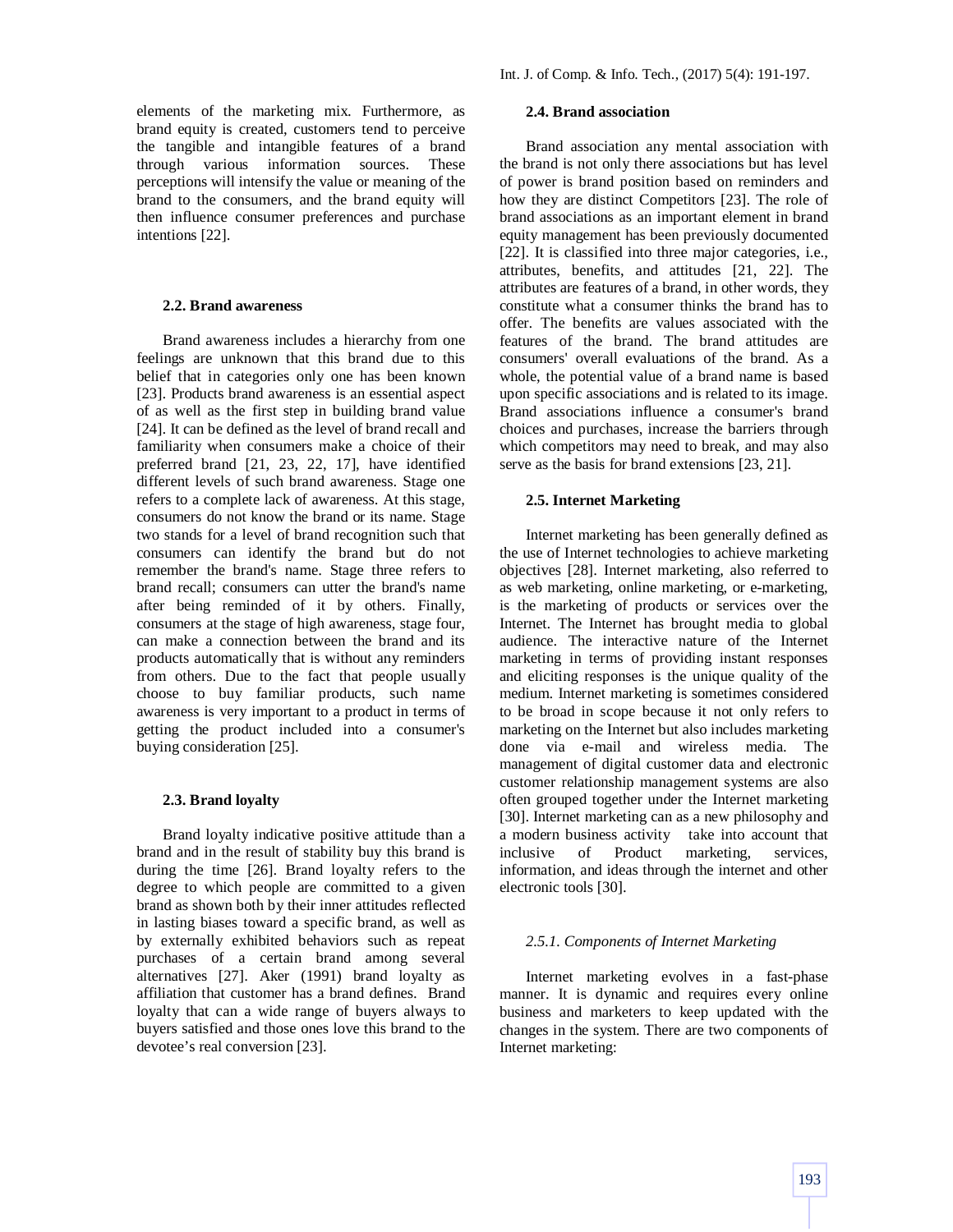Fathi, S., Alipoor, V., Moradkhani, N.

# o **B-to-B (B2B)**

It refers to business to business e-commerce, where business firms sell their products and services to other business firms using the Internet.

# o **B-to-C (B2C)**

It refers to business to consumers, where business firms sell their products and services to the consumers using the Internet [29].

#### **3. Research Methodology**

This survey is conducted to in order to study the role of Internet marketing in the brand equiety of online store product current study descriptivecorrelation type and from the type of modeling is the structural equation. Statistical population of the research includes customers online store product. Sample size based on the Cochran formula 169 person it was determined. For data analysis from two software SPSS and PLS are used.

# **3.1. Theoretical Framework and Hypotheses Development**

The main objective of this study is to show the relation between Internet marketing and brand equiety, the four hypotheses of this survey are as fallow:

**H1:** There is a positive relationship between internet marketing and brand equiety.

**H2:** There is a positive relationship between internet marketing and Brand awareness.

**H3:** There is a positive relationship between internet marketing and Brand loyalty.

**H4:** There is a positive relationship between internet marketing and Brand association.

The development of related hypotheses to the proposed mode l are discussed next.

#### **4. Data Analysis**

In table 1, number Gauges designed to measure each latent variable and Cronbach's alpha coefficient the question is presented as that is observed Cronbach's alpha coefficients all variables. In this study From Minimum amount of 0.7 It's more and measures have high reliability also all the values CR is more than 0.6 so measurement model the composite reliability is proper.





**Table 1:** Cronbach's alpha, composite reliability and AVE

| Variable                    | Scale                      | Number of<br>questions   | Cronbach's<br>alpha | Composite<br>reliability | AVE   |
|-----------------------------|----------------------------|--------------------------|---------------------|--------------------------|-------|
| marketing<br>Internet       | Spectrum<br>Likert         | 14                       | 0.844               | 0.875                    | 0.476 |
| <b>Brand equity</b>         | Spectrum<br>${\it Likert}$ | 16                       | 0.879               | 0.899                    | 0.521 |
| Brand<br>loyalty            | Spectrum<br>Likert         | $\overline{7}$           | 0.800               | 0.855                    | 0.466 |
| awareness<br><b>Brand</b>   | Spectrum<br>Likert         | 5                        | 0.787               | 0.853                    | 0.538 |
| association<br><b>Brand</b> | Spectrum<br>Likert         | $\overline{\mathcal{L}}$ | 0.745               | 0.842                    | 0.576 |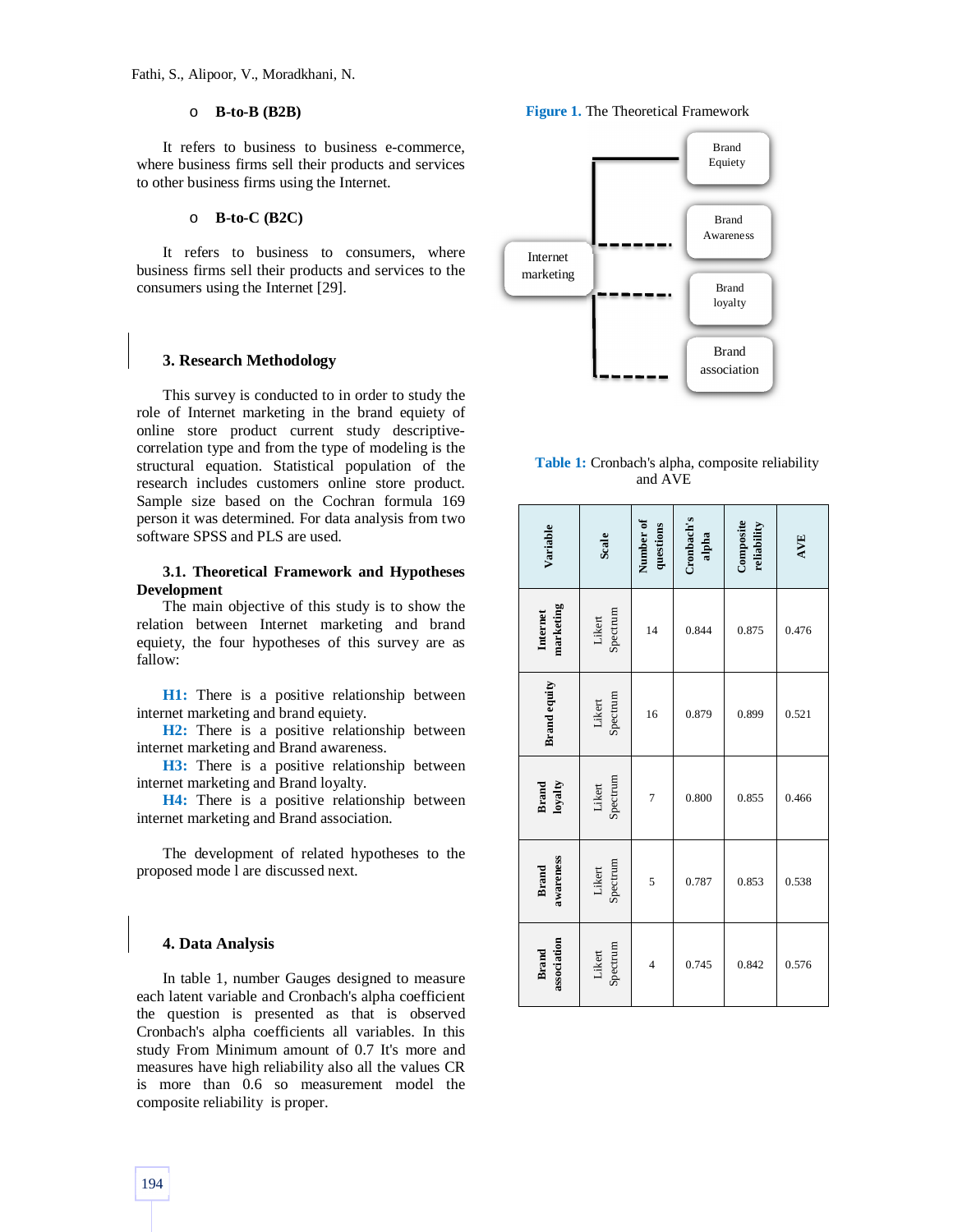Method check validity divergent compares the rate correlation a structure with its indicators, in front of correlation structures with other structures (Fornel and Locker's method). Fornel and Locker'(1981) for review validity divergent matrix make offer they give that diameter main this matrix contains square root amounts AVE internet marketing, brand equity, brand loyalty, brand awareness, brand association.

| <b>Variable</b>    | Association<br><b>Brand</b> | Awareness<br><b>Brand</b> | Brand<br>Equity | Loyalty<br>Brand | Internet<br>Marketi |
|--------------------|-----------------------------|---------------------------|-----------------|------------------|---------------------|
| <b>Brand</b>       | 0.759                       |                           |                 |                  |                     |
| <b>Association</b> |                             |                           |                 |                  |                     |
| <b>Brand</b>       | 0.574                       | 0.734                     |                 |                  |                     |
| <b>Awareness</b>   |                             |                           |                 |                  |                     |
| <b>Brand</b>       | 0.748                       | 0.728                     | 0.712           |                  |                     |
| <b>Equity</b>      |                             |                           |                 |                  |                     |
| <b>Brand</b>       | 0.717                       | 0.506                     | 0.708           | 0.783            |                     |
| Loyalty            |                             |                           |                 |                  |                     |
| <b>Internet</b>    | 0.669                       | 0.666                     | 0.701           | 0.631            | 0.688               |
| <b>Marketing</b>   |                             |                           |                 |                  |                     |

**Table 2:** The results of the divergent validity study using Fornell and Locker method

### Int. J. of Comp. & Info. Tech., (2017) 5(4): 191-197.

In table 2, based on Fornel and Locker (1981) method, we specified the amount of correlation between them with the other variables research that in cells lower right main diameter arranged have become, It's more therefore can stated that current study structures model hidden variables interaction more with indicators yourself have up with structures the other validity divergent model at the limit is good.

#### **4.1 Inferential Findings**

The results of data analysis where use from the figure 2 is obtained and all assumptions were approved. According to path coefficient if the amount possibility (p-value) for level significant 0.05 lower and will be the bigger of significant number from 1/96, can concluded that path coefficient at level 0.05 meaningful is accepted and in the otherwise this hypothesis can be rejected (table 3).



**Figure 2.** Research Model in Mode Meaningful Parameters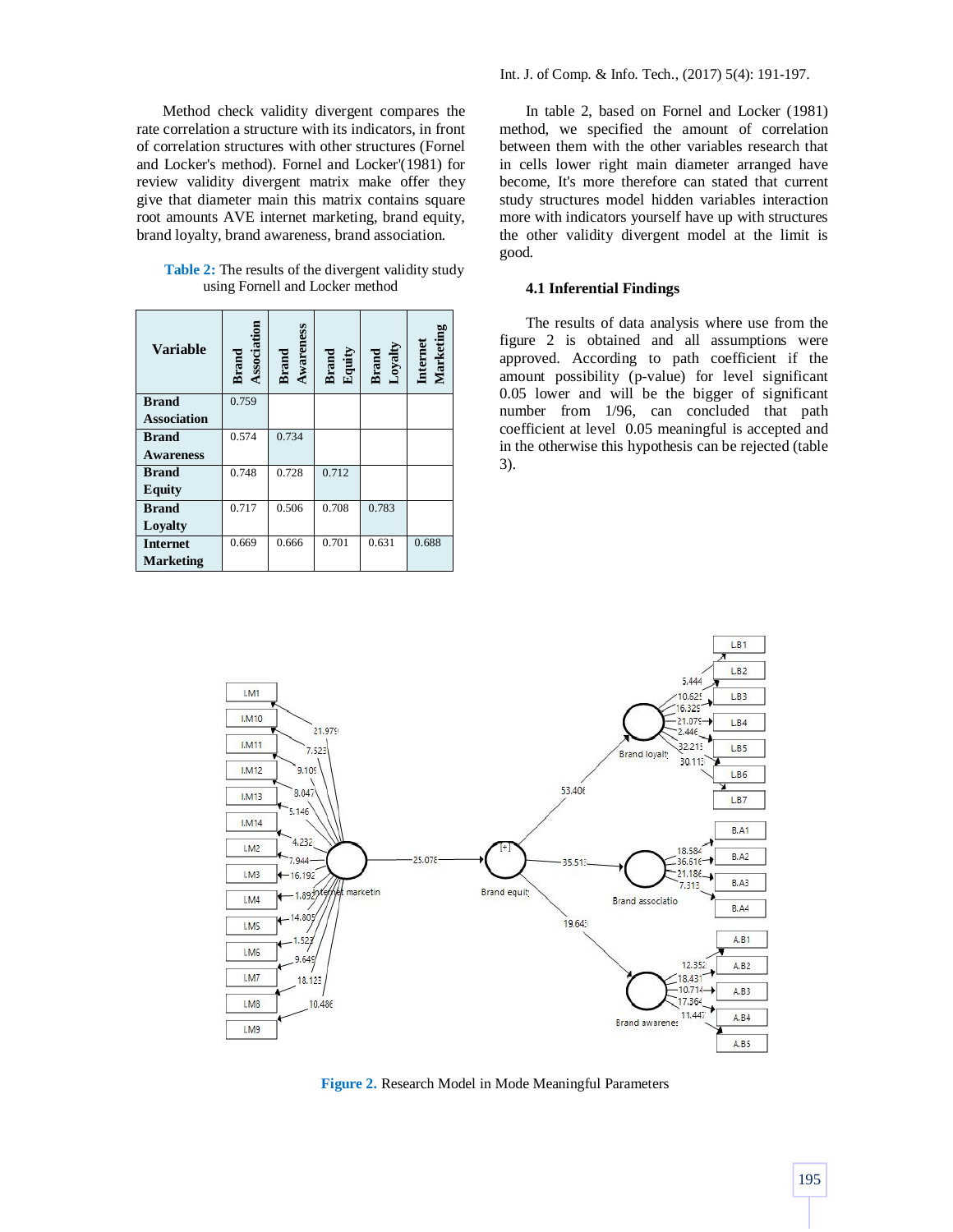| Row            | <b>Hypothesis</b>                                                                         | Standardized<br>Coefficients | <b>I-Statisti</b> | Confidence<br>Level | Resul |
|----------------|-------------------------------------------------------------------------------------------|------------------------------|-------------------|---------------------|-------|
| $\mathbf{1}$   | There is a positive<br>relationship between<br>Internet marketing and<br>brand equiety    | 0.771                        | 25.07             | 0.05                | Ok    |
| $\overline{2}$ | There is a positive<br>relationship between<br>internet marketing and<br>Brand awareness. | 0.758                        | 19.64             | 0.05                | Ok    |
| 3              | There is a positive<br>relationship between<br>internet marketing and<br>Brand loyalty.   | 0.908                        | 53.40             | 0.05                | Qk    |
| $\overline{4}$ | There is a positive<br>relationship between<br>internet marketing and<br>Brand loyalty.   | 0.858                        | 35.51             | 0.05                | Ok    |

**Table 3:** Summary of the results of research hypotheses

#### **5. Conclusion**

The main goal of current research was to ascertain the impact of internet marketing on brand equity online commodity company has been obtained. In order to study the effect of 169 people customers online investigated. Where based on figure 2 and table 3 are specified. Between all variables research correlation and there is a positive relationship and all the hypotheses of this research are confirmed also relations between the study variables it shows internet marketing great impact on sales of online company has the goods.

Due to the confirm the first hypothesis with the impact "0.771" shows that internet marketing can increase brand equity become a company and brand reputation has been created the company in the mind of the customer that can loyal customers increase the company due to expansion.

Increasingly internet use from networks and web sites can said businesses with use from internet and features its positive more customers at a low cost they can to earn. Confirmation of other research hypotheses due to the t-value desirable between variables internet marketing has a major impact on brand loyalty with t-value 53.308. This topic it shows that customers pay a lot of attention to online marketing because internet shopping has benefits to customers, and their loyalty will increase. So online company must be has a lot of attention to confirmation the relationship between internet marketing variables and brand association with the effect of "0.858". Brand awareness to the severity of impact ".758" shows internet marketing, awareness of the company brand and thus increases brand association and brand loyalty all of this has a huge role in these companies brand equity. Also the results showed internet marketing is a good tool for marketing viral marketing and business expansion and internationalization.

#### **References**

- [1] Radovan Madleáka, Lucia Madle, ákováa, Libor Švadlenkab, Daniel Salavab (2015). Analysis of Website Traffic Dependence on Use of Selected Internet Marketing Tools, 2nd Global Conference on Business, Economics, Management and Tourism, pp. 30-31.
- [2] Hsueh-wen Chow a, Guo-Jie Ling a, I-yin Yen b, , Kuo-Ping Hwang (2017), Building brand equity through industrial tourism, Received 9 April 2015, *Asia Pacific Management Review,* 22: 70-79.
- [3] Kotler P., Keller K. L.; (2006), Marketing management; *New Jersey: Prentice-Hall*.
- [4] Mohr I.; "Buzz marketing for movies"; *Business Horizons*, 50: 395– 403.
- [5] Bandian, Reza, (2009), "A model for evaluating and pricing brands based on the actual option method",Journal of Management Science of Iran, Fourth Edition, 15, 117.
- [6] Zakon, R. (2005), "Hobbes' internet timeline 1993- 2005", available at: www.zakon.org/robert/ internet/timeline/
- [7] Riyad R. Eid M. Trueman A.M. Ahmed, (2006),"B2B international internet marketing", Benchmarking: An International Journal, 13(1/2): 200 – 213.
- [8] Rodgers, S., & Sheldon, K. M. (2002). An improved way to characterize Internet users. *Journal of Advertising Research*, 42(5), 85–94.
- [9] Kenney, M. and Curry, J. (1999), E-commerce: Configuration, *Economy Paper* , University of California, Berkeley, CA.
- [10] Roberts, M., and Zahay, D. (2012), Internet marketing: Integrating online and offline strategies, *Cengage Learning, Ohio, OH*.
- [11] Strauss, J., Frost, R (2014), E-marketing, Pearson: Upper Saddle River, NJ,
- [12] Shaltoni, A. M. (2016), "E-marketing education in transition: an analysis of international courses and programs", *The International Journal of Management Education*, Vol. 14 No. 2, pp. 212-218.
- [13] Aaker, D. A. (1992). The value of brand equity. *Journal of business strategy*, 13(4), 27-32.
- [14] Kotler, P., Bowen, J. T., & Makens, J. C. (2013). Marketing for hospitality and tourism (6th ed.). *Upper Saddle River, NJ: Pearson Prentice Hall*.
- [15] Erdem, T., Swait, J., & Valenzuela, A. (2006). Brands as signals: a cross-country validationstudy. *Journal of Marketing*, 70(1), 34–49.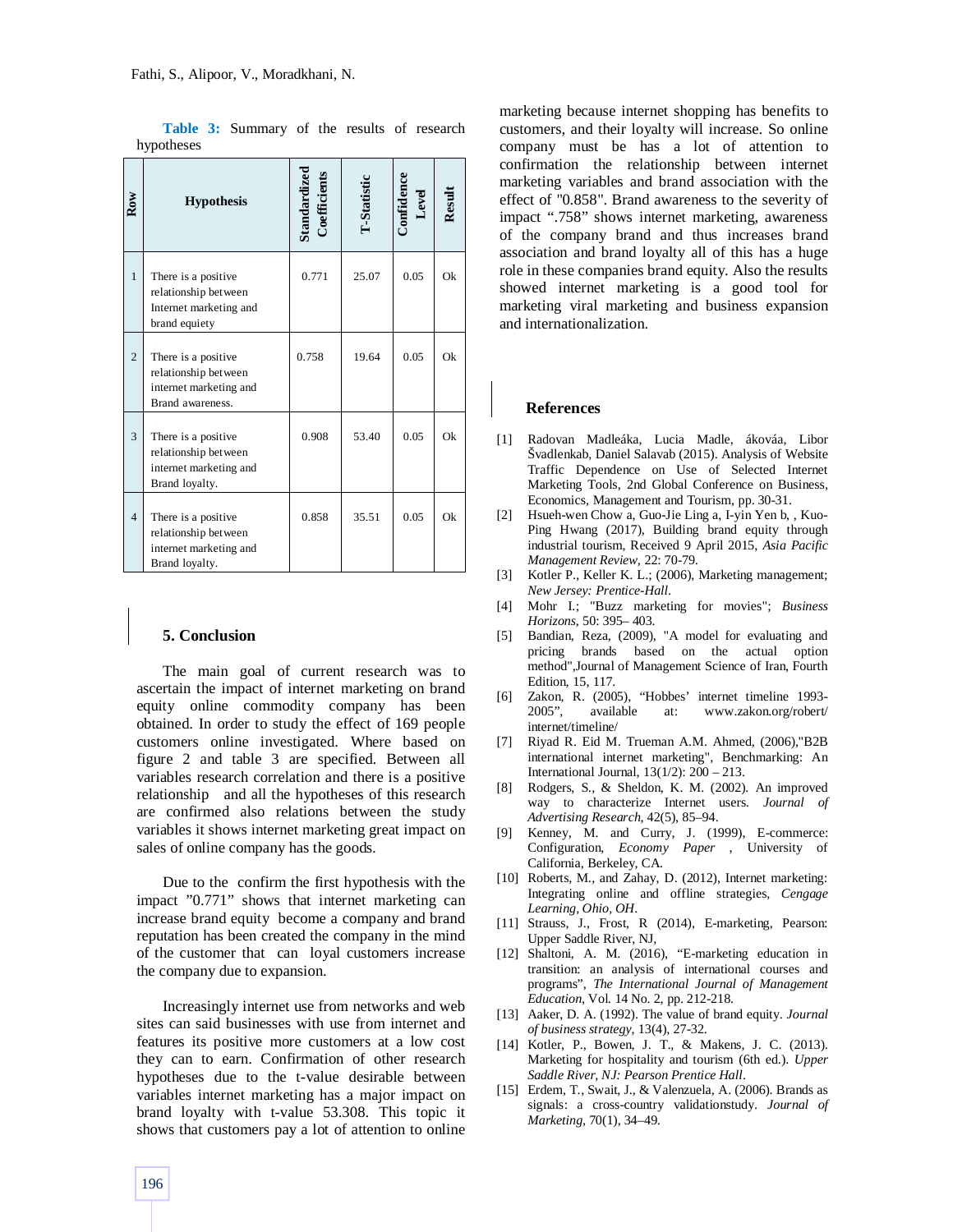- [16] Pike, S. (2007). Consumer-based brand equity for destinations. *Journal of Travel & Tourism Marketing*, 22(1), 51-61.
- [17] Yoo, B., & Donthu, N. (2001). Developing and validating a multidimensional consumerbased brand equity scale. *Journal of Business Research*, 52(1), 1–14.
- [18] Atilgan, E., Aksoy, S. & Akinci, S. (2005), Determinates of the brand equity: A verification approach in the beverage industry in Turkey, *Marketing Intelligence and Planning*, Vol. 23, Issue. 3, pp. 237-248.
- [19] Keller, k.l & Lehmam, DR. (2001) the brand value chain, optimizing strategic and financial brand performance, *working paper Dartmouth college*.
- [20] Im, H. H., Kim, S. S., Elliot, S., & Han, H. (2012). Conceptualizing destination brand equity dimensions from a consumer-based brand equity perspective. *Journal of Travel & Tourism Marketing*, 29(4), 385-403.
- [21] Keller, K. L. (1993). Conceptualizing, measuring, and managing customer-based brand equity. *Journal of Marketing*, 57(1), 1–22.
- [22] Cobb-Walgren, C. J., Ruble, C. A., & Donthu, N. (1995). Brand equity, brand preference, and purchase intent. *Journal of Advertising*, 24(3), 25–40.
- [23] Aaker, D. A. (1991). Managing brand equity: Capitalizing on the value of a brand name. *New York: Free Press*.
- [24] Gartner, W. C., & Ruzzier, M. K. (2011). Tourism destination brand equity dimensions renewal versus repeat market. *Journal of Travel Research*, 50(5), 471– 481.
- [25] Tasci, A. D. A., & Kozak, M. (2006). Destination brands vs destination images: Do we know what we mean*? Journal of Vacation Marketing*, 12(4), 299-317.
- [26] Assael, H. (1992), Consumer Behavior and Marketing Action, PWS-Kent, Boston, MA.
- [27] Jacoby, J., & Kyner, D. B. (1973). Brand loyalty vs. repeat purchasing behavior. *Journal of Marketing Research*, 10(1), 1-9.
- [28] Brynjolfsson, Erik and Michael D. Smith, "Frictionless commerce? Acomparison of Internet and conventional retailers," *Management Science*.
- [29] http://www.yourarticlelibrary.com/marketing/internetmarketing-meaning-components-and-otherdetails/32325
- [30] El-Gohary, H. 2011. Factors affecting E-Marketing adoption and implementation in tourism firms: An empirical investigation of Egyptian small tourism organizations, *Tourism Management*, 1-14.

#### **Authors Profile**



**Sajjad Fathi** is Graduate student of business management at University of Zanjan, zanjan, iran. His research interest is Brand analysis and e-Marketing.



**Vahideh Alipoor** received her PhD in management sciences from Tarbiat Modares University (TMU). Now, she is Assistant Professor in Management Department of Zanjan University. Her interest is marketing.

#### **Email:** vahidehalipoor1@gmail.com vahidehalipoor@gmail.com



**Narges Moradkhani** recived her PhD in Economics from University of Putra, Malaysia (2011-2007), and received her M.Sc. in Economic Science from Shahid Beheshti, Iran (2003-2000). At present she is Assistant Professor in Economic Department of Zanjan University. Her research interest is online economic systems.

**Email:** nmoradkhani@znu.ac.ir nnmoradkhani@yahoo.com